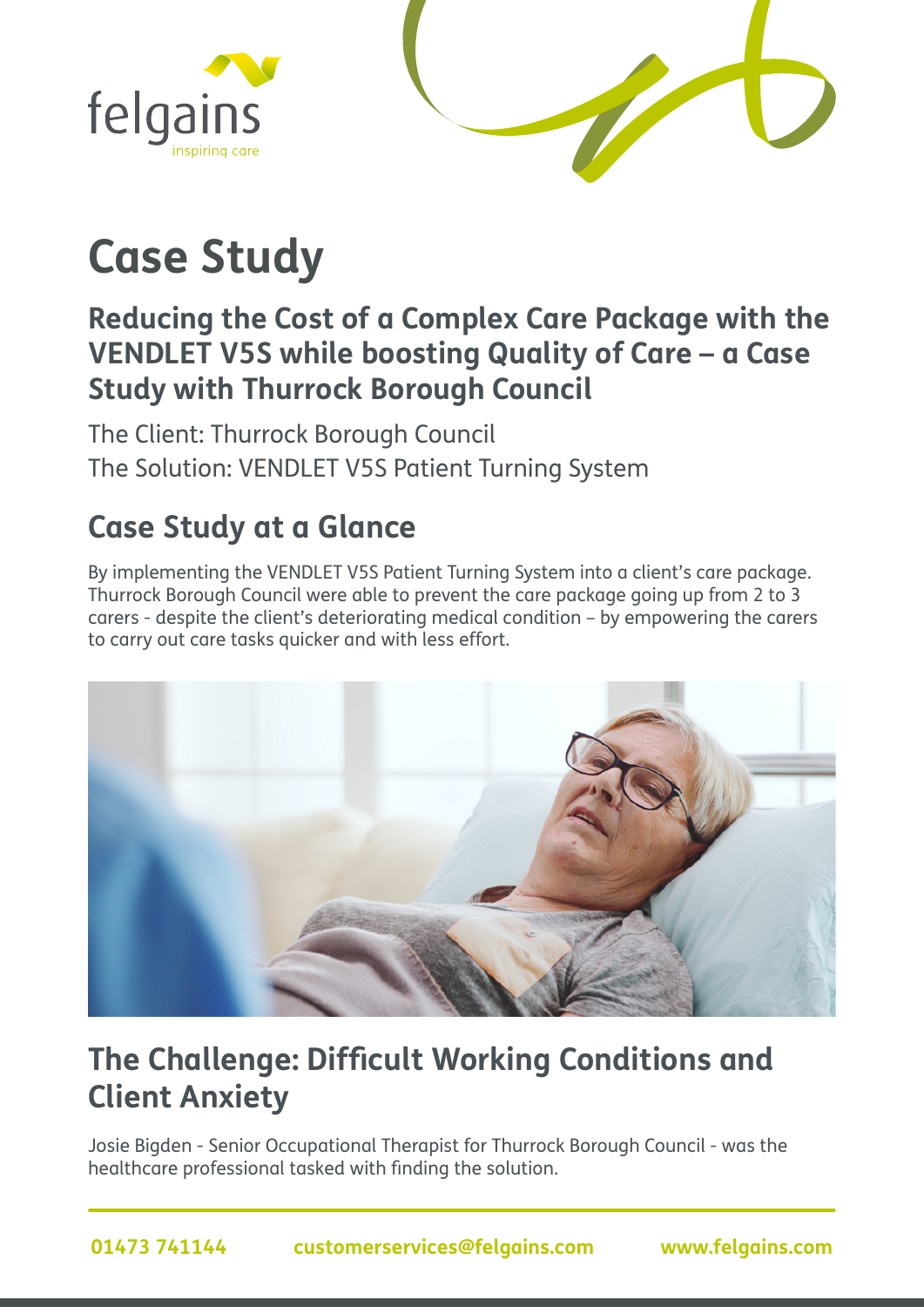



The client had received a diagnosis of dementia which was affecting their ability to process information and communicate. As a result, they were suffering with extreme anxiety and exhibiting verbal aggression when receiving transfer support on the bed – particularly when being turned. The client's larger hip width also provided further challenges for the carers when trying to perform as it was difficult to keep the service user straight during a turn.

Added to this, the carers were contending with a very small working environment, making it difficult to get around the bed to perform manual handling tasks. All of these difficulties combined made the carers' task very challenging and intimidating, such that carrying out care tasks with just two people had become almost impossible.

The seemingly obvious solution of assigning an additional carer would not only have logistical challenges, but would also have financial implications and exacerbate the client's anxiety.

Josie's objective was therefore to find a solution that would help make delivering care easier, so she turned to equipment solutions. First, she experimented with a Wendylett and Handicare top sheet. However, these proved unsuccessful, as they did not give the existing 2 carers enough assistance to prevent the need for a 3rd carer.

## **The Solution: Implementing the VENDLET V5S Patient Turning System**

# **What is the VENDLET?**

The VENDLET is an innovative patient turning system that is revolutionising how caregivers carry out in-bed moving & handling tasks for those with limited mobility.

At the touch of a button, the VENDLET system allows just one caregiver to reposition a client in bed – with minimal manual handling effort.

**[Find out more](https://www.felgains.com/patient-handling/patient-turning-and-positioning/vendlet-patient-turning-systems/)**

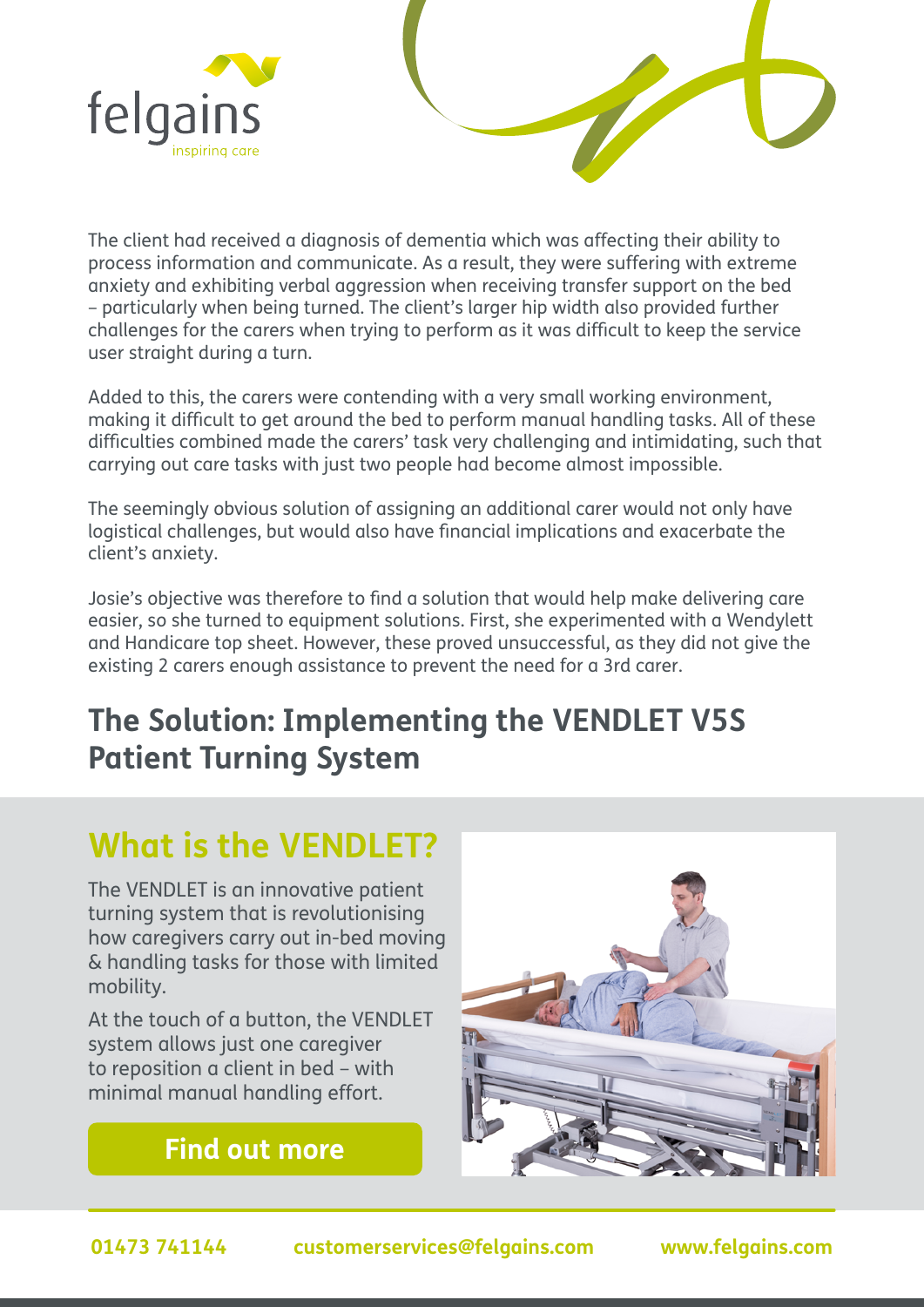



The VENDLET Patient Turning System was installed for a free 2 week trial (as is Felgains standard practise) and then implemented on a permanent basis. As a mechanised system, the VENDLET gave the carers the assistance they needed.

### **The Impact and Results: Reduced Anxiety and Keeping the Care Package to 2 Carers**

The VENDLET System has avoided the logistical and financial challenges associated with assigning an additional carer, as the existing 2 carers can now carry out all of the care tasks sufficiently themselves.

The system has also empowered the carers to complete tasks more quickly, helping to reduce the client's anxiety and minimise any challenging behaviour. The mechanical assistance of the VENDLET system has also helped the carers with a more "hands-off" approach – which is less intrusive and more dignified for the client – again reducing their anxiety.

As the VENDLET is operable from one side of the bed, the carers now have more space around the bed to perform moving and handling tasks, improving their working conditions. And because they have a mechanised system to carry out the turn, it is much easier to keep the client straight during manoeuvres.

Josie and the carers have also found the VENDLET to be extremely helpful when fitting slings under the client in bed. By removing the need for manual handling and physical effort, it is significantly easier to fit slings correctly. Josie and her team were also impressed with the "ease of use" and quick installation by Felgains.

# **The Cost Savings**

- Adding a third carer to the client's care package would have cost Thurrock Borough Council £227.50 per week
- By avoiding the need for an additional carer, **the VENDLET will have paid for itself within 31 weeks**
- **• in the first 12-months** the VENDLET is in place taking into account the initial investment - **the council will have saved £4,777.50**
- **• Over a 5 year period, the council will save a rather significant £47,797.50 on this care package**

And - more importantly - because of Josie's focus on patient-centred care, the client is experiencing less anxiety during care visits and is enjoying a higher level of dignity.